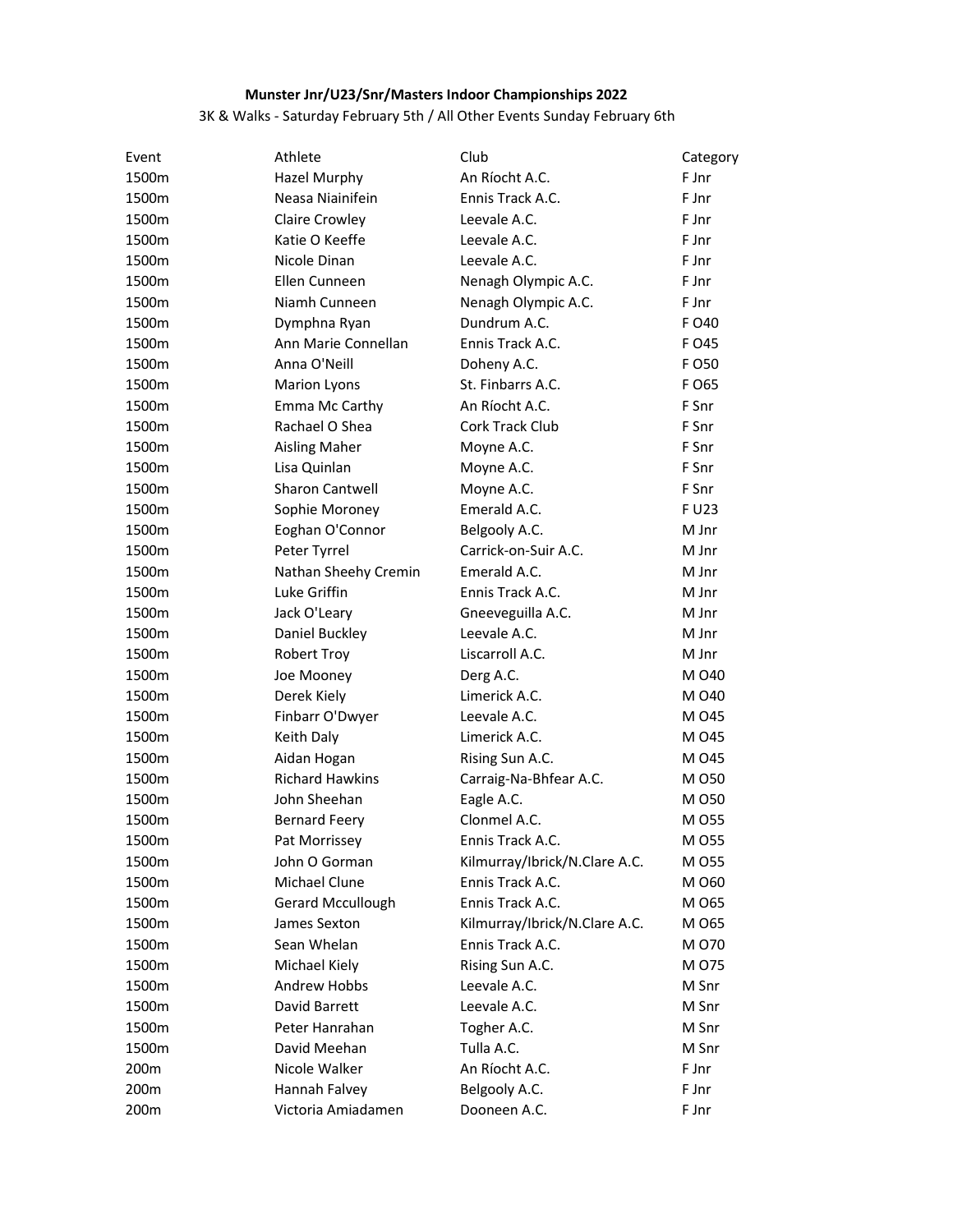| 200m | Leagh Moloney         | Emerald A.C.              | F Jnr |
|------|-----------------------|---------------------------|-------|
| 200m | Ellen Moloney         | Killarney Valley A.C.     | F Jnr |
| 200m | Melissa Ahern         | Killarney Valley A.C.     | F Jnr |
| 200m | Ava Cashman           | Leevale A.C.              | F Jnr |
| 200m | <b>Bavina Crowley</b> | Leevale A.C.              | F Jnr |
| 200m | Ciara O'Mahony        | Leevale A.C.              | F Jnr |
| 200m | Ella Jenks            | Leevale A.C.              | F Jnr |
| 200m | Ella Scott            | Leevale A.C.              | F Jnr |
| 200m | Fatima Amusa          | Leevale A.C.              | F Jnr |
| 200m | Lucy-May Sleeman      | Leevale A.C.              | F Jnr |
| 200m | Irene Kellegher       | Liscarroll A.C.           | F Jnr |
| 200m | Katelyn Talty         | Marian A.C.               | F Jnr |
| 200m | Leona Maher           | Moyne A.C.                | F Jnr |
| 200m | Lucy Doyle            | Moyne A.C.                | F Jnr |
| 200m | Ava Rochford          | Nenagh Olympic A.C.       | F Jnr |
| 200m | Eimear Galvin         | St. Marys (Limerick) A.C. | F Jnr |
| 200m | Rebecca Falvey        | Tralee Harriers A.C.      | F Jnr |
| 200m | Bernadette Spillane   | Moyne A.C.                | F O40 |
| 200m | <b>Elaine Moore</b>   | Rising Sun A.C.           | F O40 |
| 200m | Sheila King           | Tralee Harriers A.C.      | F 050 |
| 200m | Sarah Leahy           | Killarney Valley A.C.     | F Snr |
| 200m | Amy Ní Chearbhaill    | Ballincollig A.C.         | F U23 |
| 200m | Katie Bergin          | Moyne A.C.                | F U23 |
| 200m | Jack Greaney          | An Ríocht A.C.            | M Jnr |
| 200m | Massimo Mastrobuono   | An Ríocht A.C.            | M Jnr |
| 200m | James Young           | Ballincollig A.C.         | M Jnr |
| 200m | <b>Thomas Gilmore</b> | Ballincollig A.C.         | M Jnr |
| 200m | Ruairi Falvey         | Bandon A.C.               | M Jnr |
| 200m | Aaron Gui             | Belgooly A.C.             | M Jnr |
| 200m | <b>Bobby Cooke</b>    | Belgooly A.C.             | M Jnr |
| 200m | Danny Kelly           | Belgooly A.C.             | M Jnr |
| 200m | Conor Gammell         | Killarney Valley A.C.     | M Jnr |
| 200m | John O Connor         | Killarney Valley A.C.     | M Jnr |
| 200m | Karl Mc Carthy        | Killarney Valley A.C.     | M Jnr |
| 200m | Alex Ademola          | Leevale A.C.              | M Jnr |
| 200m | Igor Marczak          | Leevale A.C.              | M Jnr |
| 200m | Patrick Corkery       | Leevale A.C.              | M Jnr |
| 200m | Reece Ademola         | Leevale A.C.              | M Jnr |
| 200m | Darragh Murphy        | Limerick A.C.             | M Jnr |
| 200m | Brendan O Leary       | Lios Tuathail A.C.        | M Jnr |
| 200m | Louis O Connell       | Lios Tuathail A.C.        | M Jnr |
| 200m | Rory Lynn             | Lios Tuathail A.C.        | M Jnr |
| 200m | Sean Mahony           | Lios Tuathail A.C.        | M Jnr |
| 200m | John Murphy           | Liscarroll A.C.           | M Jnr |
| 200m | Eoin Kelly            | Nenagh Olympic A.C.       | M Jnr |
| 200m | Lewis Doyle           | Nenagh Olympic A.C.       | M Jnr |
| 200m | Micheal Moylan        | Nenagh Olympic A.C.       | M Jnr |
| 200m | Padraic Hassett       | Nenagh Olympic A.C.       | M Jnr |
| 200m | Samuel Regan          | Tralee Harriers A.C.      | M Jnr |
| 200m | Glory Wenegieme       | Unattached                | M Jnr |
|      |                       |                           |       |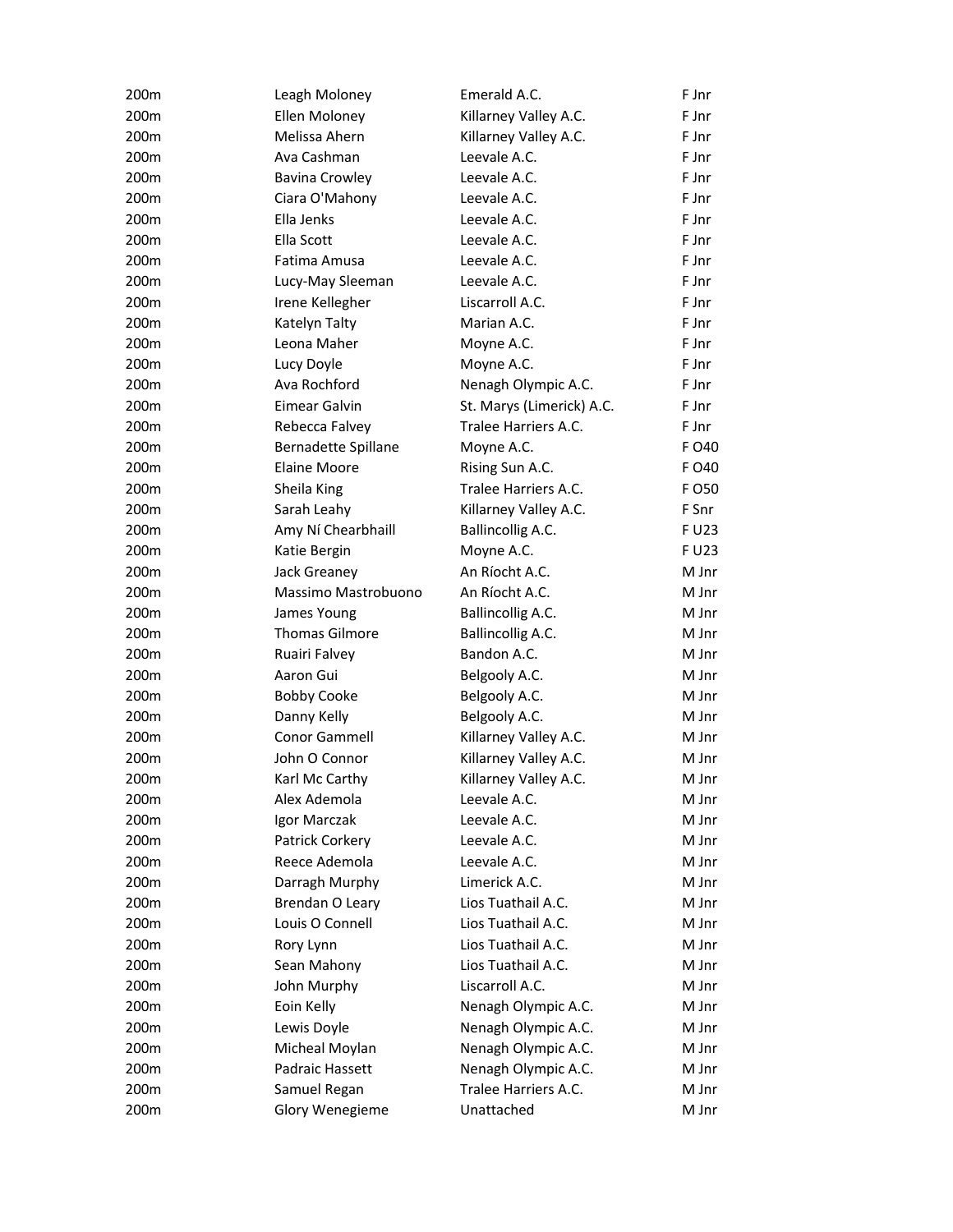| 200m  | Adam Browne            | Waterford A.C.                | M Jnr  |
|-------|------------------------|-------------------------------|--------|
| 200m  | <b>Martin Curley</b>   | Ennis Track A.C.              | M 040  |
| 200m  | John Dineen            | Waterford A.C.                | M 040  |
| 200m  | Kevin Lynch            | Lios Tuathail A.C.            | M 045  |
| 200m  | Sean Murphy            | Star of the Laune A.C.        | M 045  |
| 200m  | John Higgins           | Dooneen A.C.                  | M 050  |
| 200m  | <b>Trevor White</b>    | Ennis Track A.C.              | M 050  |
| 200m  | Finbarr Whelan         | Liscarroll A.C.               | M 050  |
| 200m  | Paschal Halley         | Waterford A.C.                | M 050  |
| 200m  | Seamus Fox             | Fanahan Mc Sweeney A.C.       | M 065  |
| 200m  | David Kissane          | St. Brendan's A.C. (Kerry)    | M 065  |
| 200m  | Bernard O Neill        | Clonmel A.C.                  | M 070  |
| 200m  | Donal Crowley          | Tralee Harriers A.C.          | M 070  |
| 200m  | Con O'Donovan          | Rising Sun A.C.               | M 075  |
| 200m  | Jimmy Shiels           | Limerick Country Club A.C.    | M 080  |
| 200m  | <b>Dylan Roberts</b>   | Bandon A.C.                   | M U23  |
| 200m  | Marc Jones             | Leevale A.C.                  | M U23  |
| 200m  | Oscar Ottman           | Newport A.C.                  | M U23  |
| 200m  | Jordan Collins         | Templemore A.C.               | M U23  |
| 200m  | Greg Mc Ilroy          | Waterford A.C.                | M U23  |
| 3000m | <b>Ruby Carroll</b>    | Clonmel A.C.                  | F Jnr  |
| 3000m | <b>Ruby Carroll</b>    | Clonmel A.C.                  | F Jnr  |
| 3000m | Ellen Cunneen          | Nenagh Olympic A.C.           | F Jnr  |
| 3000m | Niamh Cunneen          | Nenagh Olympic A.C.           | F Jnr  |
| 3000m | Maeve Flannery         | Derg A.C.                     | F O40  |
| 3000m | Ann Marie Connellan    | Ennis Track A.C.              | F 045  |
| 3000m | Anna O'Neill           | Doheny A.C.                   | F O 50 |
| 3000m | <b>Sharon Cantwell</b> | Moyne A.C.                    | F Snr  |
| 3000m | James Tanner           | Nenagh Olympic A.C.           | M Jnr  |
| 3000m | Rían Kenny O Sullivan  | St. Brendan's A.C. (Kerry)    | M Jnr  |
| 3000m | <b>Steven Darby</b>    | Cork Track Club               | M 035  |
| 3000m | David O'sullivan       | Cork Track Club               | M 040  |
| 3000m | Joe Mooney             | Derg A.C.                     | M 040  |
| 3000m | <b>Martin Keane</b>    | Dundrum A.C.                  | M 040  |
| 3000m | William Walsh          | Carraig-Na-Bhfear A.C.        | M 045  |
| 3000m | Cormac Flannery        | Derg A.C.                     | M 045  |
| 3000m | David Sheahan          | Nenagh Olympic A.C.           | M 045  |
| 3000m | Pat Morrissey          | Ennis Track A.C.              | M 055  |
| 3000m | Michael Moore          | Dundrum A.C.                  | M 060  |
| 3000m | James Kenny            | Kilmurray/Ibrick/N.Clare A.C. | M 060  |
| 3000m | Gerard Mccullough      | Ennis Track A.C.              | M 065  |
| 3000m | James Sexton           | Kilmurray/Ibrick/N.Clare A.C. | M 065  |
| 3000m | Michael Harvey         | Kilmurray/Ibrick/N.Clare A.C. | M 065  |
| 3000m | Sean Whelan            | Ennis Track A.C.              | M 070  |
| 400m  | Erin Murphy            | An Ríocht A.C.                | F Jnr  |
| 400m  | Maeve O'Neill          | Doheny A.C.                   | F Jnr  |
| 400m  | Victoria Amiadamen     | Dooneen A.C.                  | F Jnr  |
| 400m  | <b>Aisling Milner</b>  | Ferrybank A.C.                | F Jnr  |
| 400m  | Ella Jenks             | Leevale A.C.                  | F Jnr  |
| 400m  | Irene Kellegher        | Liscarroll A.C.               | F Jnr  |
|       |                        |                               |        |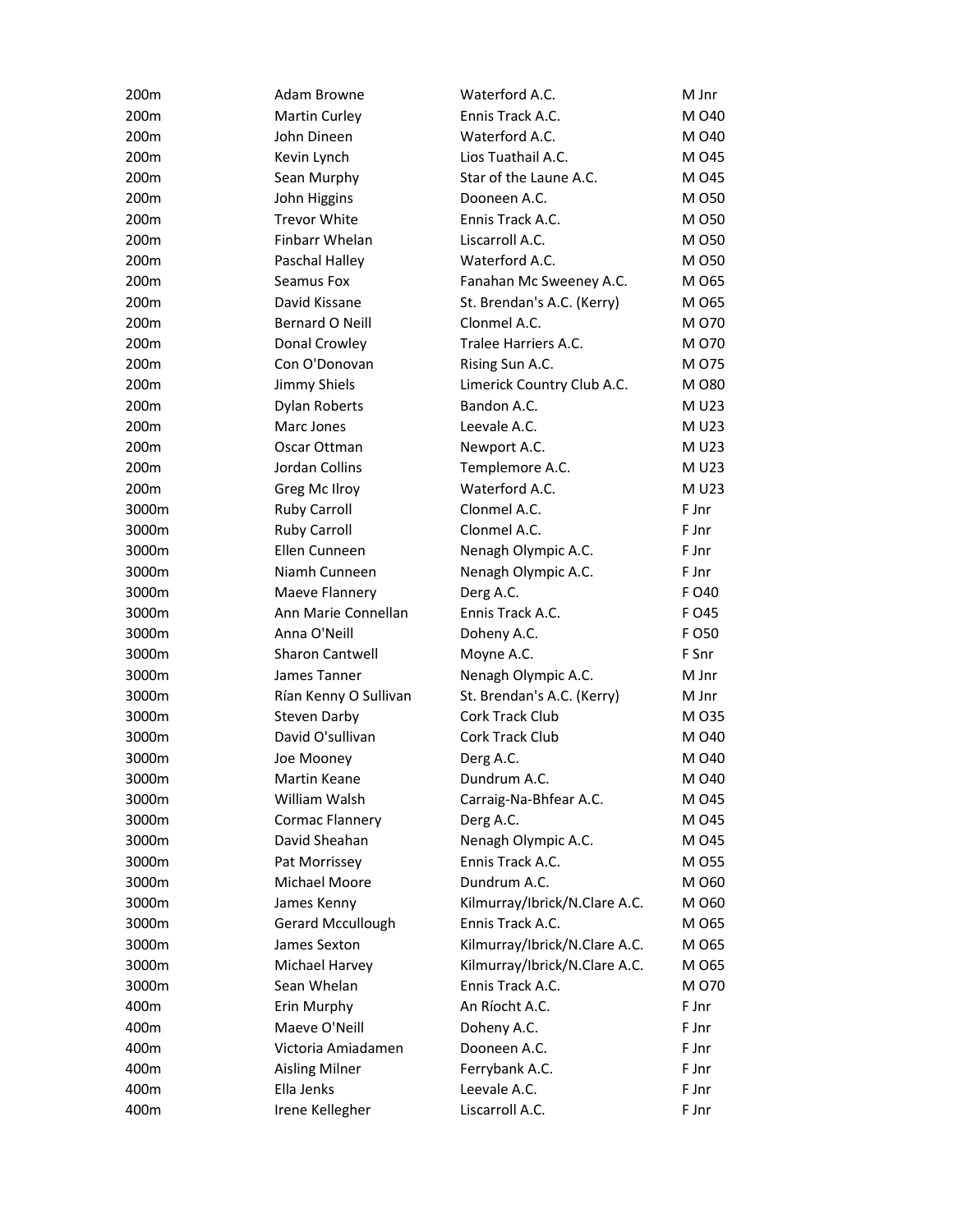| 400m            | Katelyn Talty         | Marian A.C.                   | F Jnr  |
|-----------------|-----------------------|-------------------------------|--------|
| 400m            | Rebecca Falvey        | Tralee Harriers A.C.          | F Jnr  |
| 400m            | Bernadette Spillane   | Moyne A.C.                    | F O40  |
| 400m            | Geraldine Vahey       | Ennis Track A.C.              | F 045  |
| 400m            | Lisa Ryan             | Templemore A.C.               | F 045  |
| 400m            | Aisling Ferguson      | Waterford A.C.                | F 045  |
| 400m            | Sheila King           | Tralee Harriers A.C.          | F O 50 |
| 400m            | <b>Marion Lyons</b>   | St. Finbarrs A.C.             | F O65  |
| 400m            | Diana Nagle           | An Ríocht A.C.                | F U23  |
| 400m            | Jack Greaney          | An Ríocht A.C.                | M Jnr  |
| 400m            | Alex Buckley          | Ballymore Cobh A.C.           | M Jnr  |
| 400m            | Ruairi Falvey         | Bandon A.C.                   | M Jnr  |
| 400m            | Karl Mc Carthy        | Killarney Valley A.C.         | M Jnr  |
| 400m            | Sean Carmody          | Leevale A.C.                  | M Jnr  |
| 400m            | Yasin Salim said      | Leevale A.C.                  | M Jnr  |
| 400m            | Brendan O Leary       | Lios Tuathail A.C.            | M Jnr  |
| 400m            | John Murphy           | Liscarroll A.C.               | M Jnr  |
| 400m            | Tom McCutcheon        | Nenagh Olympic A.C.           | M Jnr  |
| 400m            | Praise Wenegieme      | Unattached                    | M Jnr  |
| 400m            | Shane O Sullivan      | Dooneen A.C.                  | M 040  |
| 400m            | Martin Curley         | Ennis Track A.C.              | M 040  |
| 400m            | Kevin Lynch           | Lios Tuathail A.C.            | M 045  |
| 400m            | Dermot Woods          | St. Finbarrs A.C.             | M 045  |
| 400m            | John Sheehan          | Eagle A.C.                    | M 050  |
| 400m            | Paschal Halley        | Waterford A.C.                | M 050  |
| 400m            | Tim Ryan              | Dooneen A.C.                  | M 055  |
| 400m            | John O Gorman         | Kilmurray/Ibrick/N.Clare A.C. | M 055  |
| 400m            | Niall Kelly           | Nenagh Olympic A.C.           | M 060  |
| 400m            | <b>Eddie Barry</b>    | St. Finbarrs A.C.             | M 065  |
| 400m            | Joe Gough             | West Waterford A.C.           | M 065  |
| 400m            | Ken Higgs             | Eagle A.C.                    | M 070  |
| 400m            | Donal Crowley         | Tralee Harriers A.C.          | M 070  |
| 400m            | Michael Kiely         | Rising Sun A.C.               | M 075  |
| 400m            | David Kelly           | Togher A.C.                   | M Snr  |
| 400m            | Ciaran Nugent         | Carraig-Na-Bhfear A.C.        | M U23  |
| 400m            | <b>Ted Collins</b>    | Nenagh Olympic A.C.           | M U23  |
| 400m            | Eoin Redmond          | Riverstick/Kinsale A.C.       | M U23  |
| 60 <sub>m</sub> | Nicole Walker         | An Ríocht A.C.                | F Jnr  |
| 60 <sub>m</sub> | Hannah Falvey         | Belgooly A.C.                 | F Jnr  |
| 60 <sub>m</sub> | Paula Igwe            | Ferrybank A.C.                | F Jnr  |
| 60 <sub>m</sub> | Ellen Moloney         | Killarney Valley A.C.         | F Jnr  |
| 60 <sub>m</sub> | Melissa Ahern         | Killarney Valley A.C.         | F Jnr  |
| 60 <sub>m</sub> | Ava Cashman           | Leevale A.C.                  | F Jnr  |
| 60 <sub>m</sub> | <b>Bavina Crowley</b> | Leevale A.C.                  | F Jnr  |
| 60 <sub>m</sub> | Ella Jenks            | Leevale A.C.                  | F Jnr  |
| 60 <sub>m</sub> | Ella Scott            | Leevale A.C.                  | F Jnr  |
| 60 <sub>m</sub> | Emily Wall            | Leevale A.C.                  | F Jnr  |
| 60 <sub>m</sub> | Fatima Amusa          | Leevale A.C.                  | F Jnr  |
| 60 <sub>m</sub> | Gabriella Bowen       | Leevale A.C.                  | F Jnr  |
| 60 <sub>m</sub> | Lucy-May Sleeman      | Leevale A.C.                  | F Jnr  |
|                 |                       |                               |        |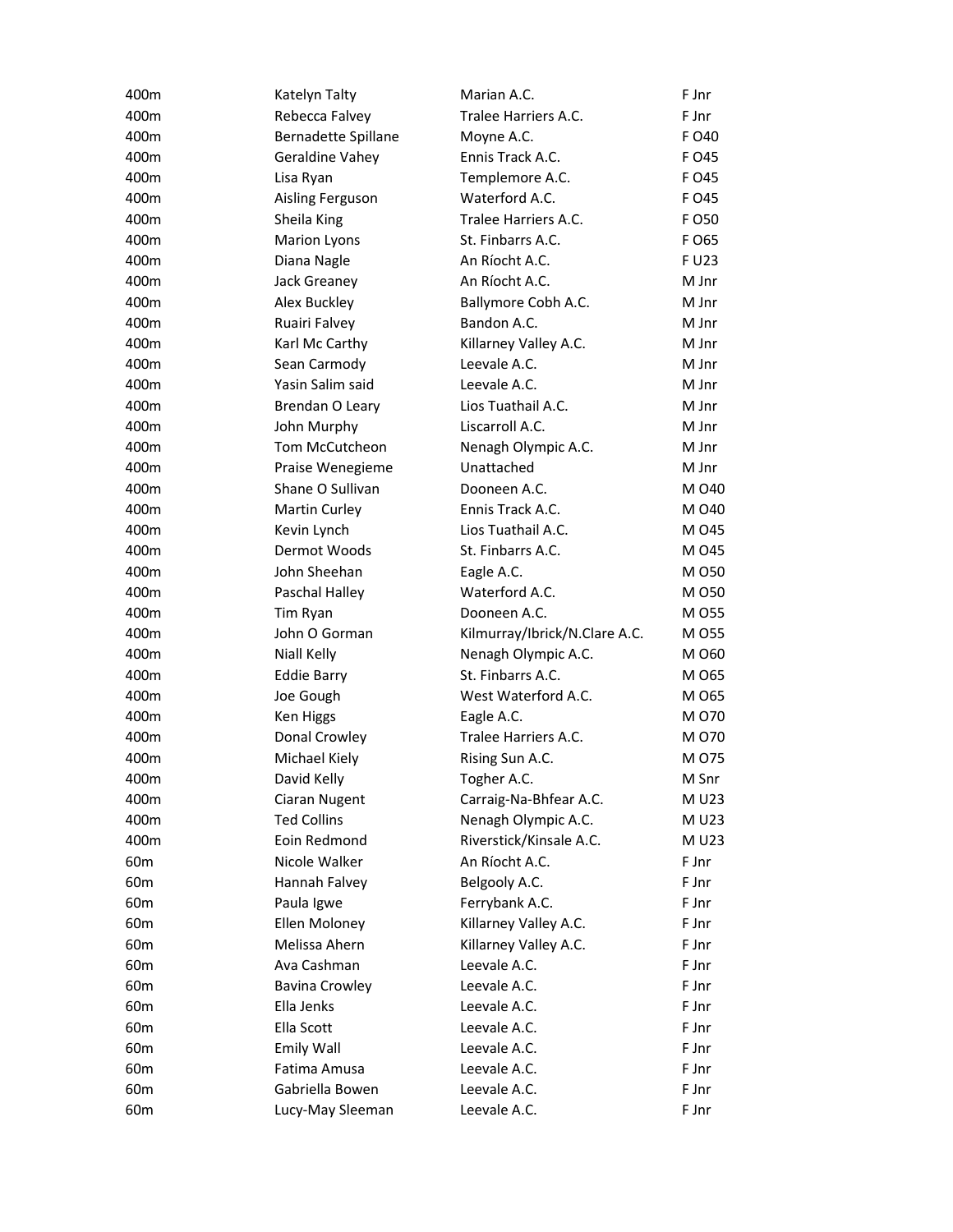| 60 <sub>m</sub> | Okwu Backari            | Leevale A.C.              | F Jnr |
|-----------------|-------------------------|---------------------------|-------|
| 60 <sub>m</sub> | Megan Lynch             | Lios Tuathail A.C.        | F Jnr |
| 60 <sub>m</sub> | Leona Maher             | Moyne A.C.                | F Jnr |
| 60 <sub>m</sub> | Lucy Doyle              | Moyne A.C.                | F Jnr |
| 60 <sub>m</sub> | <b>Emily Davidson</b>   | Nenagh Olympic A.C.       | F Jnr |
| 60 <sub>m</sub> | Grace Brennan           | Nenagh Olympic A.C.       | F Jnr |
| 60 <sub>m</sub> | Katie O'Regan           | Riverstick/Kinsale A.C.   | F Jnr |
| 60 <sub>m</sub> | Eimear Galvin           | St. Marys (Limerick) A.C. | F Jnr |
| 60 <sub>m</sub> | Grace Fitzgerald        | Tipperary Town A.C.       | F Jnr |
| 60 <sub>m</sub> | Lucy Fitzgerald         | Tipperary Town A.C.       | F Jnr |
| 60 <sub>m</sub> | Bernadette Spillane     | Moyne A.C.                | F 040 |
| 60 <sub>m</sub> | <b>Elaine Moore</b>     | Rising Sun A.C.           | F 040 |
| 60 <sub>m</sub> | Sinead O Regan          | Riverstick/Kinsale A.C.   | F 040 |
| 60 <sub>m</sub> | Fiona Kelly             | Newport A.C.              | F 045 |
| 60 <sub>m</sub> | Sheila King             | Tralee Harriers A.C.      | F 050 |
| 60 <sub>m</sub> | <b>Shirley Fennelly</b> | Tramore A.C.              | F 050 |
| 60 <sub>m</sub> | Lilly-Ann O Hora        | Dooneen A.C.              | F Snr |
| 60 <sub>m</sub> | Niamh Whelan            | Ferrybank A.C.            | F Snr |
| 60 <sub>m</sub> | Sarah Leahy             | Killarney Valley A.C.     | F Snr |
| 60 <sub>m</sub> | Kate Lynch              | Tulla A.C.                | F Snr |
| 60 <sub>m</sub> | Leah O Keeffe           | Tulla A.C.                | F Snr |
| 60 <sub>m</sub> | Amy Ní Chearbhaill      | Ballincollig A.C.         | F U23 |
| 60 <sub>m</sub> | Katie Bergin            | Moyne A.C.                | F U23 |
| 60 <sub>m</sub> | James Young             | Ballincollig A.C.         | M Jnr |
| 60 <sub>m</sub> | Aaron Gui               | Belgooly A.C.             | M Jnr |
| 60 <sub>m</sub> | <b>Bobby Cooke</b>      | Belgooly A.C.             | M Jnr |
| 60 <sub>m</sub> | Danny Kelly             | Belgooly A.C.             | M Jnr |
| 60 <sub>m</sub> | Noah Mcconway           | Ennis Track A.C.          | M Jnr |
| 60 <sub>m</sub> | Conor Gammell           | Killarney Valley A.C.     | M Jnr |
| 60 <sub>m</sub> | Dara Looney             | Killarney Valley A.C.     | M Jnr |
| 60 <sub>m</sub> | Jason Lee               | Killarney Valley A.C.     | M Jnr |
| 60 <sub>m</sub> | John O Connor           | Killarney Valley A.C.     | M Jnr |
| 60 <sub>m</sub> | Sam Griffin             | Killarney Valley A.C.     | M Jnr |
| 60 <sub>m</sub> | Amro Amir               | Leevale A.C.              | M Jnr |
| 60 <sub>m</sub> | Colin Murphy            | Leevale A.C.              | M Jnr |
| 60 <sub>m</sub> | David Flynn             | Leevale A.C.              | M Jnr |
| 60 <sub>m</sub> | Igor Marczak            | Leevale A.C.              | M Jnr |
| 60m             | Patrick Corkery         | Leevale A.C.              | M Jnr |
| 60 <sub>m</sub> | Yasin Salim said        | Leevale A.C.              | M Jnr |
| 60 <sub>m</sub> | Rex Nyamakazi           | Limerick A.C.             | M Jnr |
| 60 <sub>m</sub> | Stephen Oyadeji         | Limerick A.C.             | M Jnr |
| 60 <sub>m</sub> | Louis O Connell         | Lios Tuathail A.C.        | M Jnr |
| 60 <sub>m</sub> | Rory Lynn               | Lios Tuathail A.C.        | M Jnr |
| 60 <sub>m</sub> | Sean Mahony             | Lios Tuathail A.C.        | M Jnr |
| 60 <sub>m</sub> | Eoin Kelly              | Nenagh Olympic A.C.       | M Jnr |
| 60 <sub>m</sub> | Lewis Doyle             | Nenagh Olympic A.C.       | M Jnr |
| 60 <sub>m</sub> | Mark Carroll            | Nenagh Olympic A.C.       | M Jnr |
| 60 <sub>m</sub> | Micheal Moylan          | Nenagh Olympic A.C.       | M Jnr |
| 60 <sub>m</sub> | Padraic Hassett         | Nenagh Olympic A.C.       | M Jnr |
| 60 <sub>m</sub> | Armand Schoeman         | Templemore A.C.           | M Jnr |
|                 |                         |                           |       |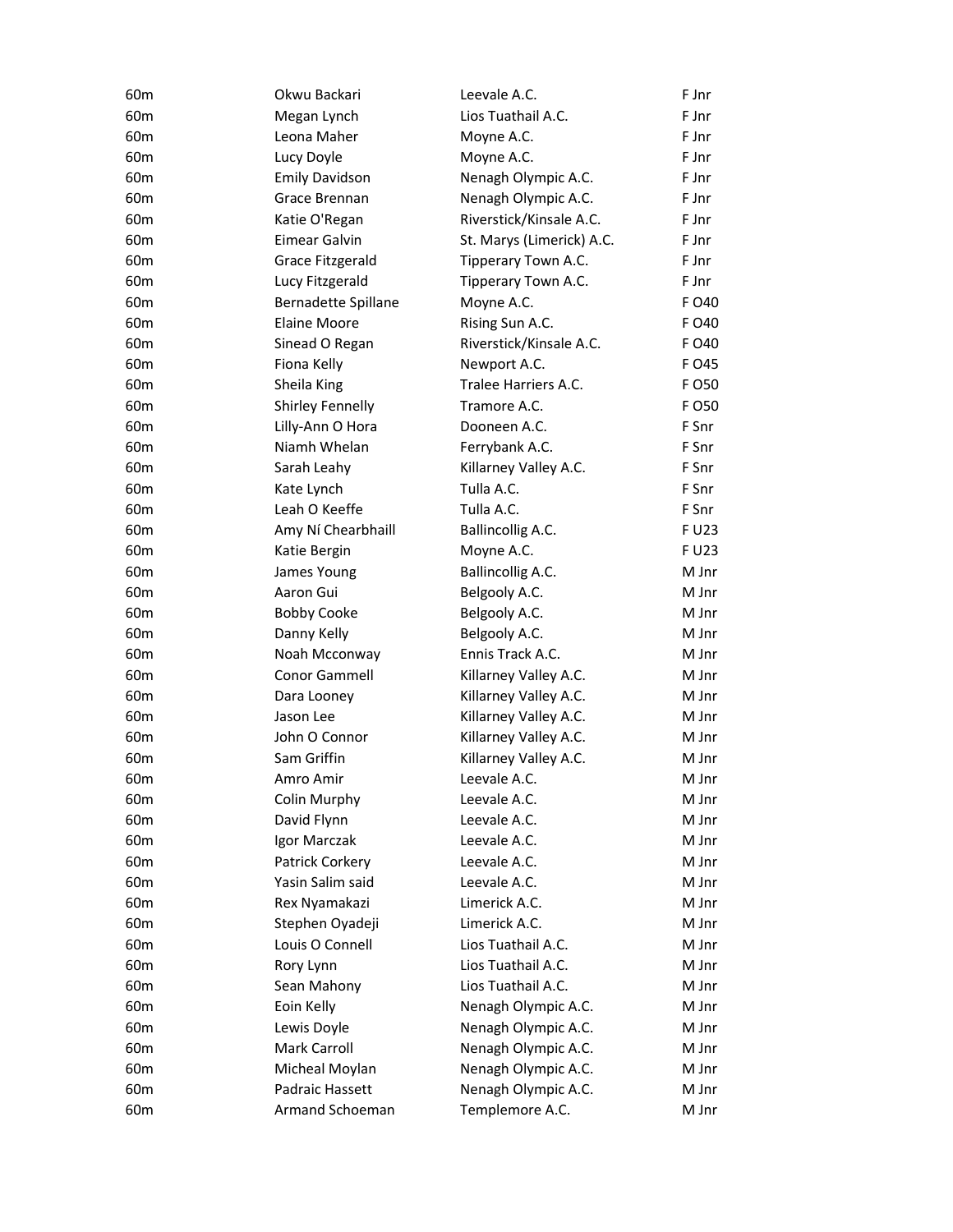| 60 <sub>m</sub> | Samuel Regan            | Tralee Harriers A.C.       | M Jnr  |
|-----------------|-------------------------|----------------------------|--------|
| 60 <sub>m</sub> | Glory Wenegieme         | Unattached                 | M Jnr  |
| 60 <sub>m</sub> | Max O'Reilly            | Unattached                 | M Jnr  |
| 60 <sub>m</sub> | Praise Wenegieme        | Unattached                 | M Jnr  |
| 60 <sub>m</sub> | Adam Browne             | Waterford A.C.             | M Jnr  |
| 60 <sub>m</sub> | Michael Lynch           | An Ríocht A.C.             | M 035  |
| 60 <sub>m</sub> | Kevin Lynch             | Lios Tuathail A.C.         | M 045  |
| 60 <sub>m</sub> | Sean Murphy             | Star of the Laune A.C.     | M 045  |
| 60 <sub>m</sub> | John Higgins            | Dooneen A.C.               | M 050  |
| 60 <sub>m</sub> | Nicholas Raicevic       | Finisk Valley A.C.         | M 050  |
| 60 <sub>m</sub> | Finbarr Whelan          | Liscarroll A.C.            | M 050  |
| 60 <sub>m</sub> | Michael A Murphy        | Killarney Valley A.C.      | M 055  |
| 60 <sub>m</sub> | Con Sheehan             | Carraig-Na-Bhfear A.C.     | M 060  |
| 60 <sub>m</sub> | Bernard O Neill         | Clonmel A.C.               | M 070  |
| 60 <sub>m</sub> | Noel Monteith           | Borrisokane A.C.           | M 075  |
| 60 <sub>m</sub> | Con O'Donovan           | Rising Sun A.C.            | M 075  |
| 60 <sub>m</sub> | Jimmy Shiels            | Limerick Country Club A.C. | M 080  |
| 60 <sub>m</sub> | George Salter-townshend | Skibbereen A.C.            | M 080  |
| 60 <sub>m</sub> | <b>Luke Morris</b>      | Emerald A.C.               | M Snr  |
| 60 <sub>m</sub> | Gearoid Mc Hugh         | Leevale A.C.               | M Snr  |
| 60 <sub>m</sub> | Paul White              | Nenagh Olympic A.C.        | M Snr  |
| 60 <sub>m</sub> | <b>Dylan Roberts</b>    | Bandon A.C.                | M U23  |
| 60 <sub>m</sub> | Gabriel Kehinde         | Ennis Track A.C.           | M U23  |
| 60 <sub>m</sub> | Marc Jones              | Leevale A.C.               | M U23  |
| 60 <sub>m</sub> | Oscar Ottman            | Newport A.C.               | M U23  |
| 60 <sub>m</sub> | Jordan Collins          | Templemore A.C.            | M U23  |
| 60 <sub>m</sub> | Luke O Carroll          | Tralee Harriers A.C.       | M U23  |
| 60 <sub>m</sub> | Eoin Kenny              | Waterford A.C.             | M U23  |
| 60 <sub>m</sub> | Greg Mc Ilroy           | Waterford A.C.             | M U23  |
| 60m Hurdles     | Leagh Moloney           | Emerald A.C.               | F Jnr  |
| 60m Hurdles     | Paula Igwe              | Ferrybank A.C.             | F Jnr  |
| 60m Hurdles     | Ella Scott              | Leevale A.C.               | F Jnr  |
| 60m Hurdles     | Emily Wall              | Leevale A.C.               | F Jnr  |
| 60m Hurdles     | Lucy-May Sleeman        | Leevale A.C.               | F Jnr  |
| 60m Hurdles     | Nichola Tighe           | Waterford A.C.             | F 045  |
| 60m Hurdles     | Anna De Courcy          | Waterford A.C.             | F O 50 |
| 60m Hurdles     | Lilly-Ann O Hora        | Dooneen A.C.               | F Snr  |
| 60m Hurdles     | Noah Mcconway           | Ennis Track A.C.           | M Jnr  |
| 60m Hurdles     | Colin Murphy            | Leevale A.C.               | M Jnr  |
| 60m Hurdles     | Sean Carmody            | Leevale A.C.               | M Jnr  |
| 60m Hurdles     | Aidan Hogan             | Rising Sun A.C.            | M 045  |
| 800m            | Ella Murphy             | An Ríocht A.C.             | F Jnr  |
| 800m            | <b>Hazel Murphy</b>     | An Ríocht A.C.             | F Jnr  |
| 800m            | Saoirse Tomkins         | An Ríocht A.C.             | F Jnr  |
| 800m            | Maeve O'Neill           | Doheny A.C.                | F Jnr  |
| 800m            | Sarah Butler            | Dooneen A.C.               | F Jnr  |
| 800m            | Claire Crowley          | Leevale A.C.               | F Jnr  |
| 800m            | Katie O Keeffe          | Leevale A.C.               | F Jnr  |
| 800m            | Nicole Dinan            | Leevale A.C.               | F Jnr  |
| 800m            | Geraldine Vahey         | Ennis Track A.C.           | F 045  |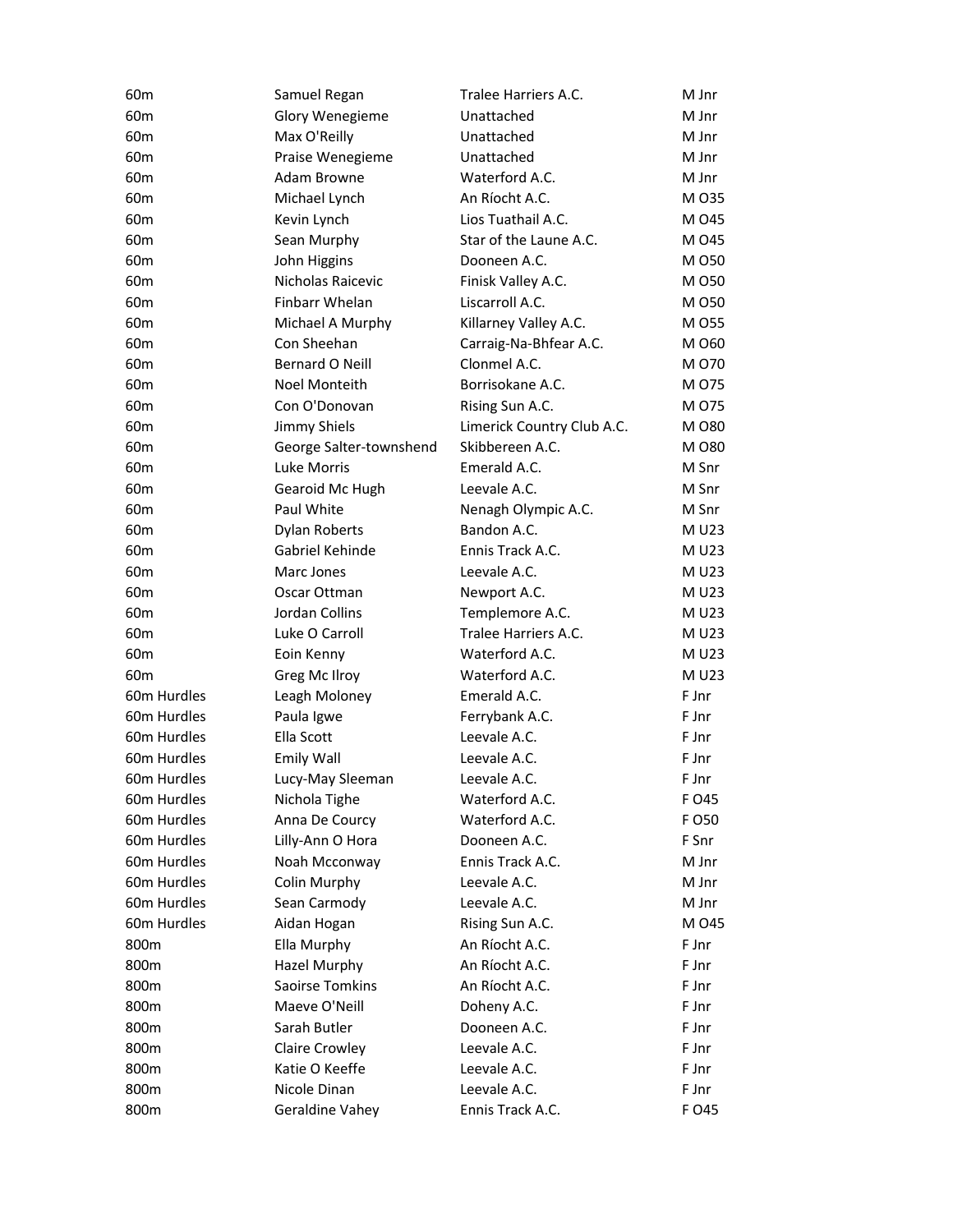| 800m      | Aisling Ferguson       | Waterford A.C.                | F O45 |
|-----------|------------------------|-------------------------------|-------|
| 800m      | <b>Marion Lyons</b>    | St. Finbarrs A.C.             | F O65 |
| 800m      | Emma Mc Carthy         | An Ríocht A.C.                | F Snr |
| 800m      | Malachy Kirwan         | An Ríocht A.C.                | M Jnr |
| 800m      | <b>Thomas Gilmore</b>  | Ballincollig A.C.             | M Jnr |
| 800m      | Ruairi Falvey          | Bandon A.C.                   | M Jnr |
| 800m      | Ross O carroll         | Dooneen A.C.                  | M Jnr |
| 800m      | Callum Hurley          | Ferrybank A.C.                | M Jnr |
| 800m      | Jack O'Leary           | Gneeveguilla A.C.             | M Jnr |
| 800m      | Oisin Whyte            | Leevale A.C.                  | M Jnr |
| 800m      | Sean Hayes             | Nenagh Olympic A.C.           | M Jnr |
| 800m      | Sam Kiely              | Riverstick/Kinsale A.C.       | M Jnr |
| 800m      | Micheal Keane          | Ennis Track A.C.              | M 035 |
| 800m      | Colum Mc carthy        | West Limerick A.C.            | M 035 |
| 800m      | Joe Mooney             | Derg A.C.                     | M 040 |
| 800m      | Shane O Sullivan       | Dooneen A.C.                  | M 040 |
| 800m      | John Dineen            | Waterford A.C.                | M 040 |
| 800m      | Laurence Arthur        | Derg A.C.                     | M 045 |
| 800m      | Finbarr O'Dwyer        | Leevale A.C.                  | M 045 |
| 800m      | Dermot Woods           | St. Finbarrs A.C.             | M 045 |
| 800m      | <b>Richard Hawkins</b> | Carraig-Na-Bhfear A.C.        | M 050 |
| 800m      | John Sheehan           | Eagle A.C.                    | M 050 |
| 800m      | Paschal Halley         | Waterford A.C.                | M 050 |
| 800m      | <b>Bernard Feery</b>   | Clonmel A.C.                  | M 055 |
| 800m      | John O Gorman          | Kilmurray/Ibrick/N.Clare A.C. | M 055 |
| 800m      | Michael Clune          | Ennis Track A.C.              | M 060 |
| 800m      | James Sexton           | Kilmurray/Ibrick/N.Clare A.C. | M 065 |
| 800m      | <b>Eddie Barry</b>     | St. Finbarrs A.C.             | M 065 |
| 800m      | Joe Gough              | West Waterford A.C.           | M 065 |
| 800m      | Ken Higgs              | Eagle A.C.                    | M 070 |
| 800m      | Sean Whelan            | Ennis Track A.C.              | M 070 |
| 800m      | Michael Kiely          | Rising Sun A.C.               | M 075 |
| 800m      | Mark Carmody           | An Bru A.C.                   | M Snr |
| 800m      | <b>Andrew Connick</b>  | Ferrybank A.C.                | M Snr |
| 800m      | David Barrett          | Leevale A.C.                  | M Snr |
| 800m      | David Kelly            | Togher A.C.                   | M Snr |
| 800m      | Charlie Gaffney        | Leevale A.C.                  | M U23 |
| 800m      | <b>Ted Collins</b>     | Nenagh Olympic A.C.           | M U23 |
| High Jump | Sam Griffin            | Killarney Valley A.C.         | M Jnr |
| High Jump | Reece Ademola          | Leevale A.C.                  | M Jnr |
| High Jump | Danny Hagan            | Waterford A.C.                | M Jnr |
| High Jump | Evan Hayes             | Waterford A.C.                | M Jnr |
| High Jump | Keith King             | Kilmurray/Ibrick/N.Clare A.C. | M 035 |
| High Jump | Aidan Hogan            | Rising Sun A.C.               | M 045 |
| High Jump | David Cussen           | Old Abbey A.C.                | M Snr |
| High Jump | Daniel Greene          | St. John's A.C.               | M U23 |
| High Jump | Tom O Brien            | Waterford A.C.                | M 050 |
| High Jump | Johnny Murphy          | Ennis Track A.C.              | M 055 |
| High Jump | <b>Tommy Greene</b>    | St. John's A.C.               | M 055 |
| High Jump | John Murphy            | Liscarroll A.C.               | M 060 |
|           |                        |                               |       |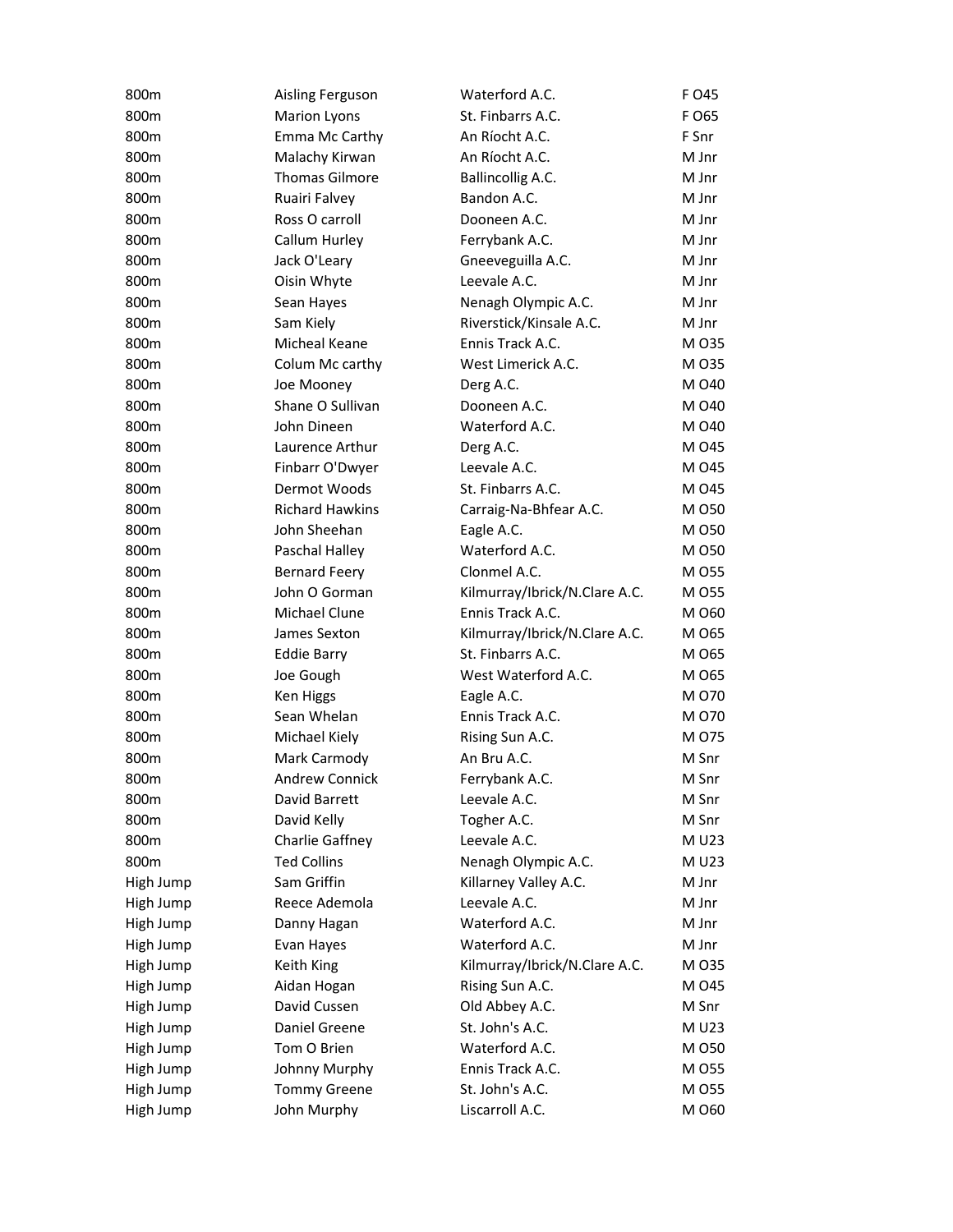| High Jump | Larry O Grady           | Mooreabbey Milers A.C.        | M 060  |
|-----------|-------------------------|-------------------------------|--------|
| High Jump | Niall Kelly             | Nenagh Olympic A.C.           | M 060  |
| High Jump | Seamus Fox              | Fanahan Mc Sweeney A.C.       | M 065  |
| High Jump | John Rice               | Grange/Fermoy A.C.            | M 070  |
| High Jump | Noel Monteith           | Borrisokane A.C.              | M 075  |
| High Jump | Aoife O'Sullivan        | Liscarroll A.C.               | F Jnr  |
| High Jump | Ellen O dwyer           | Nenagh Olympic A.C.           | F Jnr  |
| High Jump | Grace Brennan           | Nenagh Olympic A.C.           | F Jnr  |
| High Jump | Roisin Duffy            | Nenagh Olympic A.C.           | F Jnr  |
| High Jump | Liz Mccarthy-Coomey     | Bandon A.C.                   | F O 50 |
| High Jump | Anna De Courcy          | Waterford A.C.                | F O 50 |
| High Jump | Ciara Kennelly          | Killarney Valley A.C.         | F U23  |
| High Jump | Laura Greene            | St. John's A.C.               | F U23  |
| Long Jump | Max O'Reilly            | Unattached                    | M Jnr  |
| Long Jump | David Onwudiwe          | Ennis Track A.C.              | M Jnr  |
| Long Jump | Noah Mcconway           | Ennis Track A.C.              | M Jnr  |
| Long Jump | Sam Griffin             | Killarney Valley A.C.         | M Jnr  |
| Long Jump | David Flynn             | Leevale A.C.                  | M Jnr  |
| Long Jump | Patrick Corkery         | Leevale A.C.                  | M Jnr  |
| Long Jump | Reece Ademola           | Leevale A.C.                  | M Jnr  |
| Long Jump | John Murphy             | Liscarroll A.C.               | M Jnr  |
| Long Jump | Mark Carroll            | Nenagh Olympic A.C.           | M Jnr  |
| Long Jump | Adam Browne             | Waterford A.C.                | M Jnr  |
| Long Jump | Danny Hagan             | Waterford A.C.                | M Jnr  |
| Long Jump | Joseph Miniter          | Nenagh Olympic A.C.           | M Snr  |
| Long Jump | Luke O Carroll          | Tralee Harriers A.C.          | M U23  |
| Long Jump | Keith King              | Kilmurray/Ibrick/N.Clare A.C. | M 035  |
| Long Jump | Vincent White           | Kenmare A.C.                  | M 045  |
| Long Jump | Pj O Rourke             | Limerick A.C.                 | M 045  |
| Long Jump | <b>Trevor White</b>     | Ennis Track A.C.              | M 050  |
| Long Jump | <b>Tomas Griffin</b>    | Killarney Valley A.C.         | M 050  |
| Long Jump | Michael Whelan          | Liscarroll A.C.               | M 050  |
| Long Jump | Tom O Brien             | Waterford A.C.                | M 050  |
| Long Jump | Johnny Murphy           | Ennis Track A.C.              | M 055  |
| Long Jump | Con Sheehan             | Carraig-Na-Bhfear A.C.        | M 060  |
| Long Jump | John Murphy             | Liscarroll A.C.               | M 060  |
| Long Jump | Seamus Fox              | Fanahan Mc Sweeney A.C.       | M 065  |
| Long Jump | John Rice               | Grange/Fermoy A.C.            | M 070  |
| Long Jump | George Salter-townshend | Skibbereen A.C.               | M 080  |
| Long Jump | Erin Murphy             | An Ríocht A.C.                | F Jnr  |
| Long Jump | <b>Blessing Alamu</b>   | Carraig-Na-Bhfear A.C.        | F Jnr  |
| Long Jump | Emma Oneill             | Carrick-on-Suir A.C.          | F Jnr  |
| Long Jump | Leagh Moloney           | Emerald A.C.                  | F Jnr  |
| Long Jump | Paula Igwe              | Ferrybank A.C.                | F Jnr  |
| Long Jump | <b>Bavina Crowley</b>   | Leevale A.C.                  | F Jnr  |
| Long Jump | Gabriella Bowen         | Leevale A.C.                  | F Jnr  |
| Long Jump | Okwu Backari            | Leevale A.C.                  | F Jnr  |
| Long Jump | Orla O'Sullivan         | Leevale A.C.                  | F Jnr  |
| Long Jump | Ava Rochford            | Nenagh Olympic A.C.           | F Jnr  |
| Long Jump | Ellen O dwyer           | Nenagh Olympic A.C.           | F Jnr  |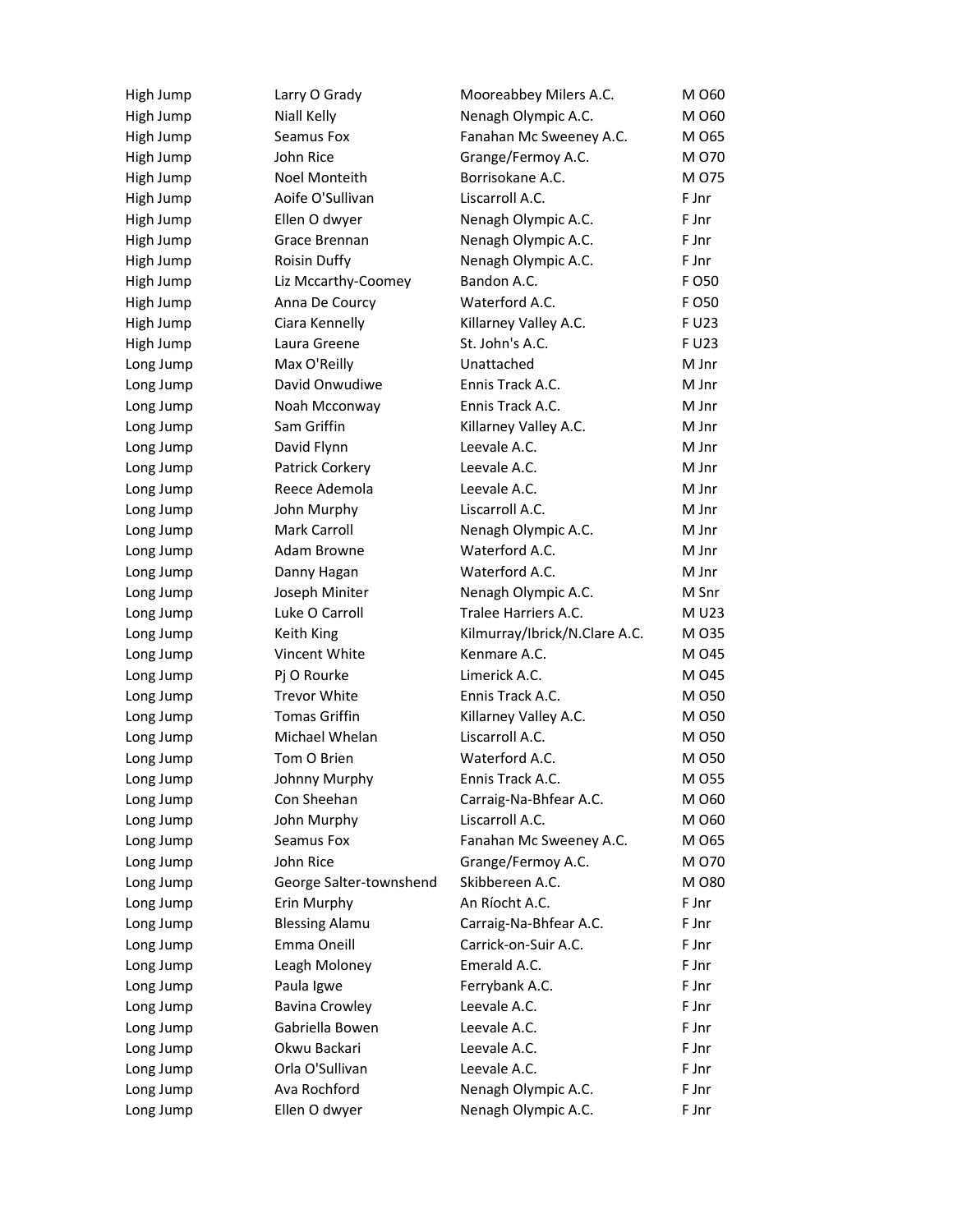| Long Jump  | <b>Emily Davidson</b> | Nenagh Olympic A.C.           | F Jnr  |
|------------|-----------------------|-------------------------------|--------|
| Long Jump  | Katie O'Regan         | Riverstick/Kinsale A.C.       | F Jnr  |
| Long Jump  | Grace Fitzgerald      | Tipperary Town A.C.           | F Jnr  |
| Long Jump  | Lucy Fitzgerald       | Tipperary Town A.C.           | F Jnr  |
| Long Jump  | Rebecca Falvey        | Tralee Harriers A.C.          | F Jnr  |
| Long Jump  | Roisin Howard         | Bandon A.C.                   | F Snr  |
| Long Jump  | Sophie Meredith       | St. Marys (Limerick) A.C.     | F U23  |
| Long Jump  | <b>Elaine Moore</b>   | Rising Sun A.C.               | F O40  |
| Long Jump  | Ursula Barrett        | St. Brendan's A.C. (Kerry)    | F O45  |
| Long Jump  | Shirley Fennelly      | Tramore A.C.                  | F O 50 |
| Pole Vault | Lucie Healy           | Leevale A.C.                  | F Jnr  |
| Pole Vault | Una Brice             | Leevale A.C.                  | F Jnr  |
| Pole Vault | Ava Rochford          | Nenagh Olympic A.C.           | F Jnr  |
| Pole Vault | Jodie Mc Grath        | Nenagh Olympic A.C.           | F Jnr  |
| Pole Vault | Poppi Devereaux       | Youghal A.C.                  | F Jnr  |
| Pole Vault | Sorcha Kilgannon      | Youghal A.C.                  | F Jnr  |
| Pole Vault | Joshua Fitzgerald     | Leevale A.C.                  | M Jnr  |
| Pole Vault | <b>Ben Connolly</b>   | Nenagh Olympic A.C.           | M Jnr  |
| Pole Vault | Danny Hagan           | Waterford A.C.                | M Jnr  |
| Shotput    | Kevin O Callaghan     | Killarney Valley A.C.         | M Jnr  |
| Shotput    | Christopher Furlong   | Leevale A.C.                  | M Jnr  |
| Shotput    | Garry O Donovan       | Leevale A.C.                  | M Jnr  |
| Shotput    | Padraic Mc Carthy     | Lios Tuathail A.C.            | M Jnr  |
| Shotput    | <b>Callum Keating</b> | North Cork A.C.               | M Jnr  |
| Shotput    | Nicholas Raicevic     | Finisk Valley A.C.            | M 050  |
| Shotput    | Finbarr Whelan        | Liscarroll A.C.               | M 050  |
| Shotput    | Chris Nei             | Midleton A.C.                 | M 050  |
| Shotput    | <b>Tommy Greene</b>   | St. John's A.C.               | M 055  |
| Shotput    | Senan Miniter         | St. Marys (Clare) A.C.        | M 055  |
| Shotput    | Keith King            | Kilmurray/Ibrick/N.Clare A.C. | M 035  |
| Shotput    | John Dwyer            | Templemore A.C.               | M 035  |
| Shotput    | David Butler          | St. Brendan's A.C. (Kerry)    | M 040  |
| Shotput    | Fergal Mcgrath        | Ennis Track A.C.              | M 045  |
| Shotput    | John Leahy            | Kilmurray/Ibrick/N.Clare A.C. | M 045  |
| Shotput    | Stephen Wallace       | St. Brendan's A.C. (Kerry)    | M 045  |
| Shotput    | Mark Tierney          | Nenagh Olympic A.C.           | M Snr  |
| Shotput    | Michael Healy         | Youghal A.C.                  | M Snr  |
| Shotput    | Ryan Duggan           | Leevale A.C.                  | M U23  |
| Shotput    | Sean Carolan          | Nenagh Olympic A.C.           | M U23  |
| Shotput    | Daniel Greene         | St. John's A.C.               | M U23  |
| Shotput    | Larry O Grady         | Mooreabbey Milers A.C.        | M 060  |
| Shotput    | David Kissane         | St. Brendan's A.C. (Kerry)    | M 065  |
| Shotput    | Martin Butler         | St. Brendan's A.C. (Kerry)    | M 065  |
| Shotput    | Kevin Haugh           | St. John's A.C.               | M 065  |
| Shotput    | Noel Monteith         | Borrisokane A.C.              | M 075  |
| Shotput    | Con O'Donovan         | Rising Sun A.C.               | M 075  |
| Shotput    | Jimmy Shiels          | Limerick Country Club A.C.    | M 080  |
| Shotput    | Joe Hogan             | Rising Sun A.C.               | M 080  |
| Shotput    | Michael Hayes         | St. Marys (Clare) A.C.        | M 090  |
| Shotput    | Liz Mccarthy-Coomey   | Bandon A.C.                   | F O 50 |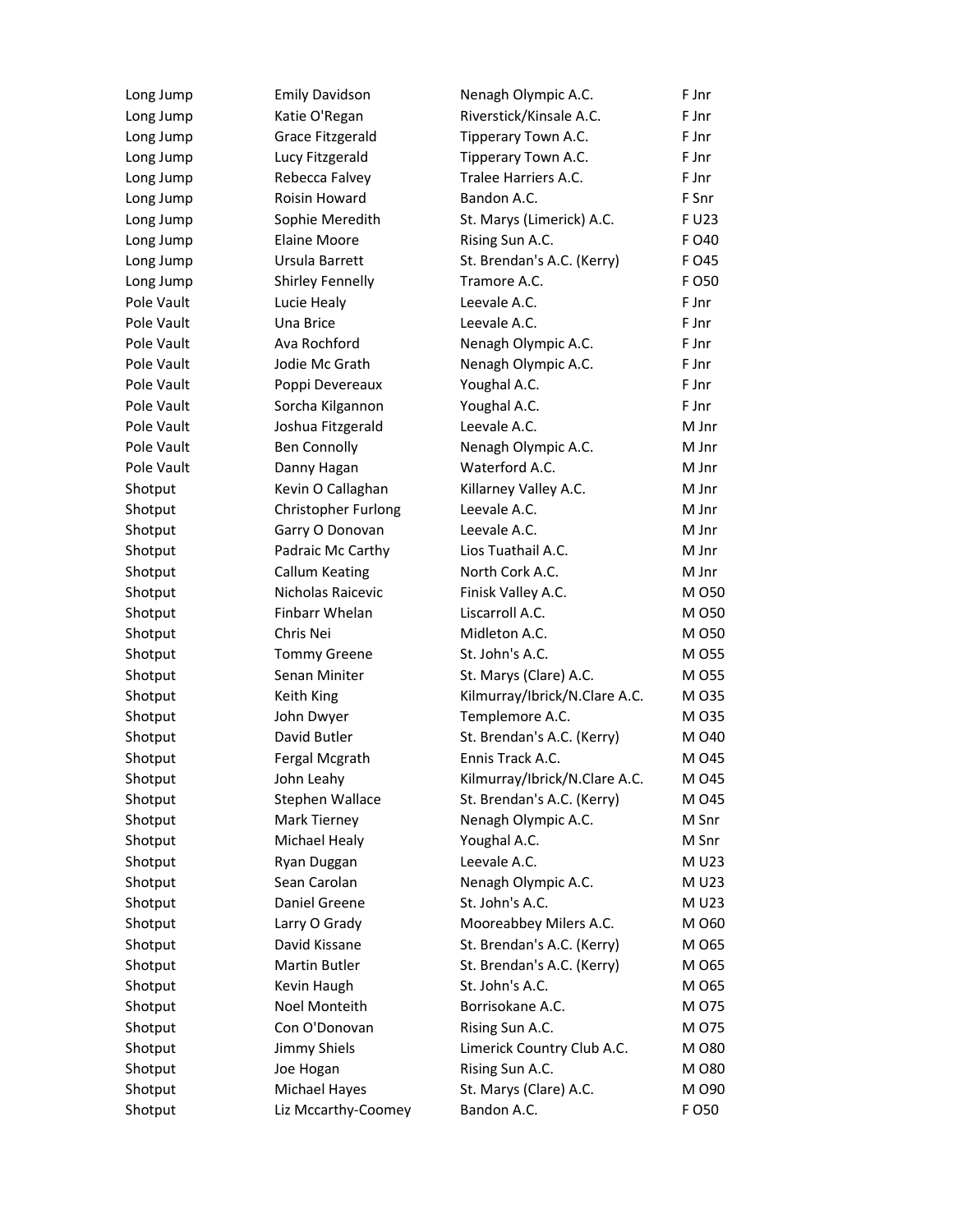| Shotput             | Shirley Fennelly        | Tramore A.C.                  | F O50 |
|---------------------|-------------------------|-------------------------------|-------|
| Shotput             | Sophie Perrott          | Liscarroll A.C.               | F Jnr |
| Shotput             | Caitríona Finn          | Nenagh Olympic A.C.           | F Jnr |
| Shotput             | Emma Carolan            | Nenagh Olympic A.C.           | F Jnr |
| Shotput             | Kirbyanne Ryan          | Tralee Harriers A.C.          | F Jnr |
| Shotput             | Olga Nedvede            | Dooneen A.C.                  | F O35 |
| Shotput             | Marissa Hayes           | Templemore A.C.               | F 035 |
| Shotput             | Genevieve Rowland       | Templemore A.C.               | F O40 |
| Shotput             | Fiona Kelly             | Newport A.C.                  | F 045 |
| Shotput             | Jocelyn Hanrahan        | Newport A.C.                  | F 045 |
| Shotput             | <b>Carmel Miniter</b>   | St. Marys (Clare) A.C.        | F 045 |
| Shotput             | Correna Cunningham      | Tracton A.C.                  | F 045 |
| Shotput             | Roisin Howard           | Bandon A.C.                   | F Snr |
| Shotput             | <b>Tracy Bradfield</b>  | Bandon A.C.                   | F Snr |
| Shotput             | Alana Frattaroli        | Limerick A.C.                 | F Snr |
| Shotput             | Rachel Clancy           | St. John's A.C.               | F Snr |
| Shotput             | Laura Greene            | St. John's A.C.               | F U23 |
| Triple Jump         | Emma Oneill             | Carrick-on-Suir A.C.          | F Jnr |
| Triple Jump         | Gabriella Bowen         | Leevale A.C.                  | F Jnr |
| Triple Jump         | Orla O'Sullivan         | Leevale A.C.                  | F Jnr |
| Triple Jump         | Grace Fitzgerald        | Tipperary Town A.C.           | F Jnr |
| Triple Jump         | Lucy Fitzgerald         | Tipperary Town A.C.           | F Jnr |
| Triple Jump         | Katie Greene            | St. John's A.C.               | F U23 |
| Triple Jump         | Sophie Meredith         | St. Marys (Limerick) A.C.     | F U23 |
| Triple Jump         | David Onwudiwe          | Ennis Track A.C.              | M Jnr |
| Triple Jump         | Dara Looney             | Killarney Valley A.C.         | M Jnr |
| Triple Jump         | Keelan Veerasoo         | Killarney Valley A.C.         | M Jnr |
| Triple Jump         | Alex Ademola            | Leevale A.C.                  | M Jnr |
| Triple Jump         | Aaron O'Connor          | Limerick A.C.                 | M Jnr |
| Triple Jump         | Joe Ivory               | Liscarroll A.C.               | M Jnr |
| Triple Jump         | Evan Hayes              | Waterford A.C.                | M Jnr |
| Triple Jump         | Martin Curley           | Ennis Track A.C.              | M 040 |
| Triple Jump         | Pj O Rourke             | Limerick A.C.                 | M 045 |
| Triple Jump         | George Salter-townshend | Skibbereen A.C.               | M 080 |
| Triple Jump         | Joseph Miniter          | Nenagh Olympic A.C.           | M Snr |
| Walk                | Grainne O Connor        | Clonmel A.C.                  | F Jnr |
| Walk                | Éabha De Faoite         | Kenmare A.C.                  | F Jnr |
| Walk                | Méabh O Connor          | Waterford A.C.                | F Jnr |
| Walk                | Sam O Sullivan          | Clonmel A.C.                  | M Jnr |
| Walk                | Danny Barriscale        | Leevale A.C.                  | M Jnr |
| Walk                | Ross Alexander          | Coolquill A.C.                | M 040 |
| Walk                | John Laste              | Clonmel A.C.                  | M 055 |
| Walk                | Patrick Murphy          | Castleisland A.C.             | M 060 |
| Walk                | David Kissane           | St. Brendan's A.C. (Kerry)    | M 065 |
| Weight for Distance | Kevin O Callaghan       | Killarney Valley A.C.         | M Jnr |
| Weight for Distance | Padraic Mc Carthy       | Lios Tuathail A.C.            | M Jnr |
| Weight for Distance | John Dwyer              | Templemore A.C.               | M 035 |
| Weight for Distance | David Butler            | St. Brendan's A.C. (Kerry)    | M 040 |
| Weight for Distance | Fergal Mcgrath          | Ennis Track A.C.              | M 045 |
| Weight for Distance | John Leahy              | Kilmurray/Ibrick/N.Clare A.C. | M 045 |
|                     |                         |                               |       |